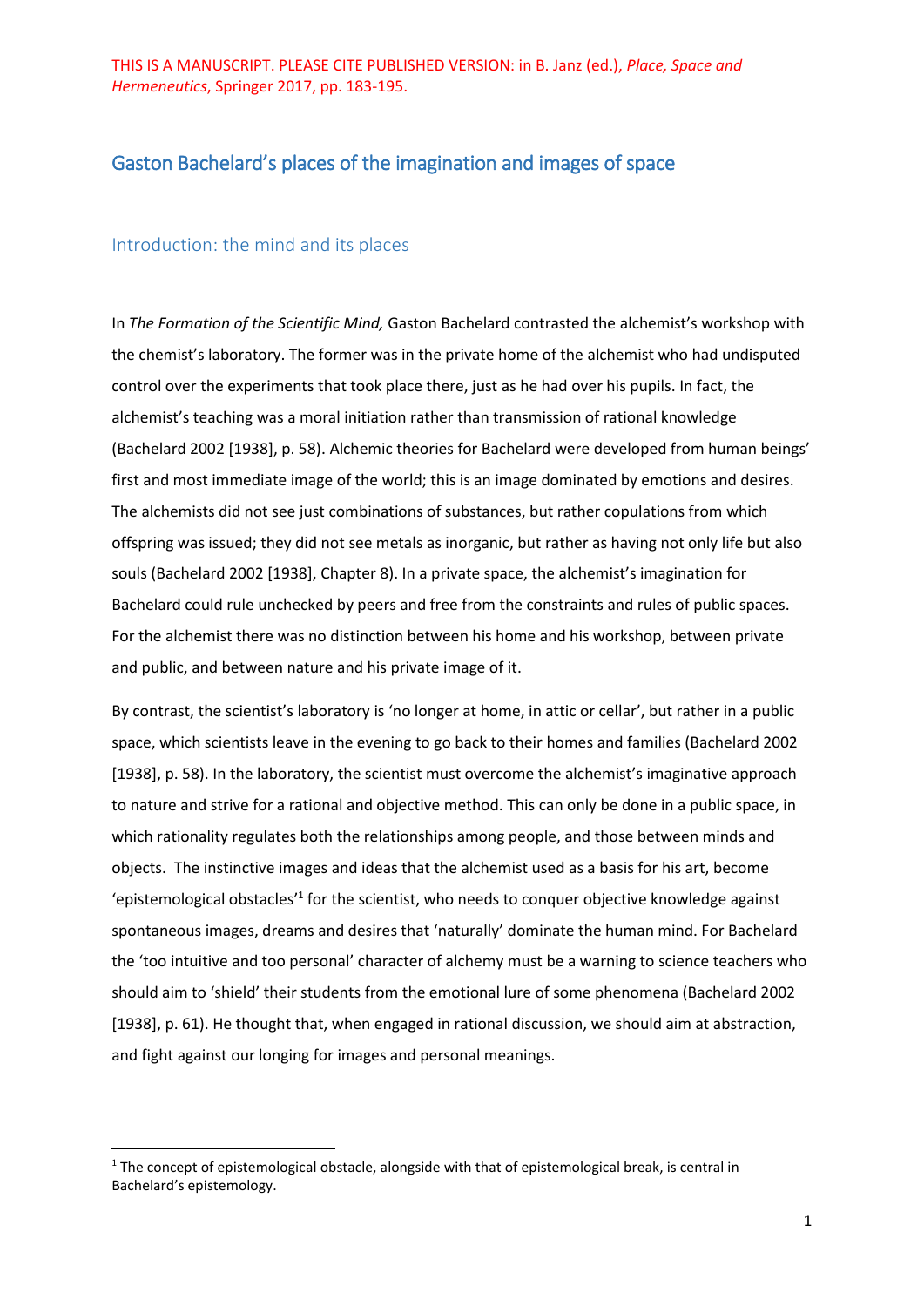But what happens when scientists leave their laboratories, and teachers their schools? And can we all really give up the world of images that is our first approach to reality, and that for Bachelard dominated our view of nature until the relatively recent emergence of science?<sup>2</sup> Sigmund Freud thought it impossible for people to give up pleasures that they have once experienced. He suggested that when children grow up and have to stop playing, they substitute that pleasure with daydreaming (Freud 1985 [1908], p. 133). Bachelard presented us with a very similar situation. Scientific rationality demands that we give up spontaneous fantasies: we can no longer connect the study of chemical substances to dreams about sex, reproduction and life. At the same time we cannot, and indeed should not, give up the pleasure that the imagination affords us. We may not be able to 'play' in an alchemic workshop, but we can still day-dream. Our early imaginings should find a place in our adult life: Bachelard contrasted psychoanalysis with 'rhythmanalysis', which he described as 'a theory of childhood rediscovered, of childhood that remains a possibility for us always, always opening a limitless future to our dreams' (Bachelard 2000 [1936], p. 153).

Whereas the alchemist enjoyed a holistic life, the scientist, the philosopher and any modern person have to lead double lives. Bachelard envisaged a 'double anthropology' of the rational 'diurnal man' and the day-dreaming 'nocturnal man' (Bachelard 1972 [1953], p. 19) (Bachelard 1971 [1960], pp. 53-4, 212). For him, each of us should lead a life that follows a rhythm between rational and social time on the one hand, and imaginative and solitary time on the other (Bachelard 2000 [1936], chapters 1-2). These times correspond to different spaces. Here 'space' can be understood in two different ways, in relation to either type of time. Science is carried out in public places, and their configuration should not stimulate the imagination. Science also creates abstracts spaces: the spaces of geometry. Bachelard celebrated the epistemological break that non-Euclidean geometries had brought about. Non-Euclidean spaces are to be grasped by reason, rather than being represented by images. The places of the imagination follow the same axis in the opposite direction.<sup>3</sup> For Bachelard there are places where one can dream, and these would be rather different from those of scientific work. There are also dreamed spaces, which include the places we remember, although these are infused with our dreams, just as the places about which we read are infused with the memory of the places of our life.

 $2$  For Bachelard, science only emerged at the end of the eighteenth century.

<sup>&</sup>lt;sup>3</sup> Here I follow Bachelard's view of his own investigation and indeed of our approach to objects: from the first, immediate encounter with an object, we can follow an axis towards objectification and science, or in the opposite direction, towards subjectivity and poetry; see (Bachelard 1964 [1938], pp. 2-3).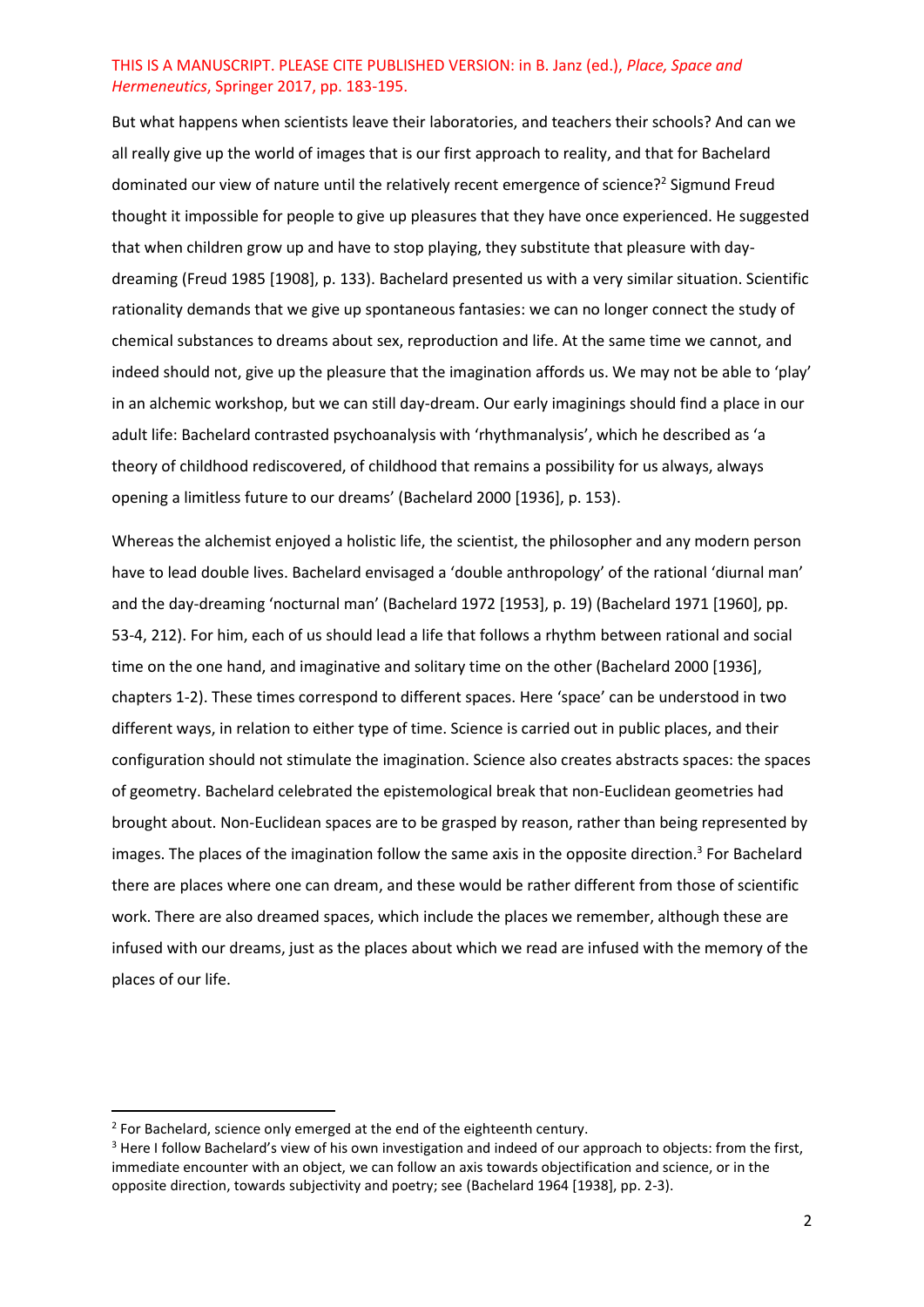

#### *Fig. 1 Places and Spaces of Bachelard's double anthropology.*

For Bachelard before the emergence of modern science there was a certain unity of the human mind, as the imagination and rationality were not properly distinct. By contrast in modern scientific times there is a dichotomy of the mind, and indeed of life, and Bachelard's life was no exception. In the unfinished book he was writing at the end of his life, he remarked: 'my work life [has] two almost independent halves, one under the sign of the concept, the other under the sign of the image...' He wrote that he led a 'double life' (Bachelard 1988, pp. 33, 34). These lines echoed those at the end of *La Flamme d'une chandelle*, when Bachelard emphasised that that book only showed half of his life, and that 'after so many reveries', he was impatient to learn again 'difficult' and 'rigorous' books thanks to which the mind 'constructs and reconstructs' itself (Bachelard 1961, pp. 111-112). These books would have been about science and rationality.

In these quotations, Bachelard hinted at the fact that he employed different methods in his books about science and about the works of the imagination, respectively. Whereas his philosophy of science did not change significantly, his interpretation of the works of the imagination underwent a conscious evolution. At first, he mostly, although not exclusively, analysed the works of the imagination from the point of view of the diurnal man, or scientific rationality. In works such as the *Formation of the Scientific Mind*, he aimed to 'psychoanalyse' objective knowledge, or, as he put in the *Psychoanalysis of Fire*, 'to cure the mind from its happy illusions' (Bachelard 1964 [1938], p. 4). He never changed his mind about the negative role that the imagination played in dialectic of scientific knowledge, but at the same time he became increasingly interested in analysing the works of the imagination in their own right.

His hermeneutics of space, or topoanalysis, as he called it, is part of his philosophy of the imagination, for which he sought a different approach from that of his philosophy of science. I shall discuss his search for this new approach in the third section of this articles, after taking a tour of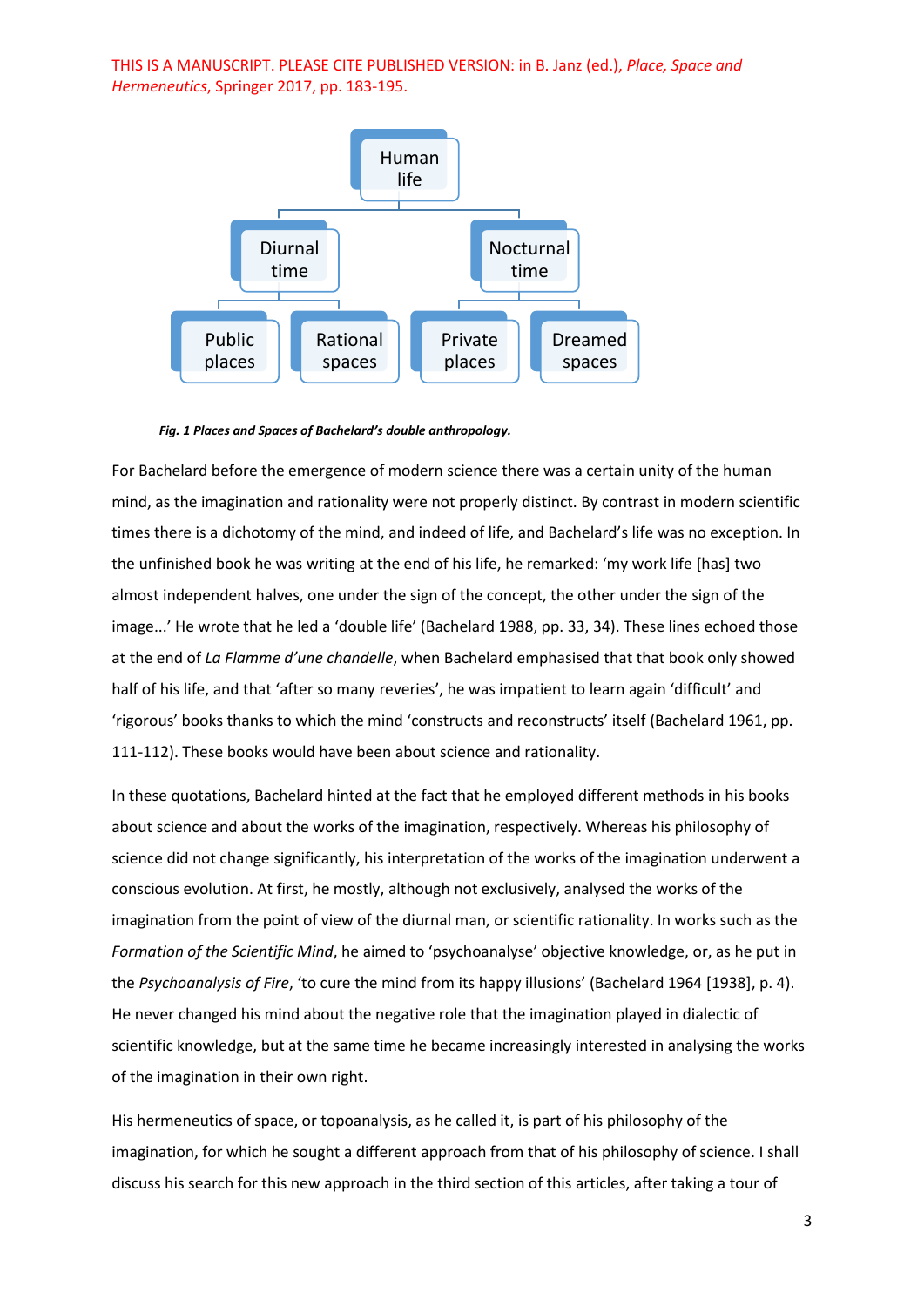some of the places that Bachelard analysed in his works. I shall conclude with a reflection on the aims of Bachelard's hermeneutics of space.

### Dreamed spaces and places where to dream

Notwithstanding the variety of emotions that Bachelard connected with particular places, his hermeneutics of place is above all about 'healthy' day-dreaming, and about places that suggest peace, silence, safety, rest and intimacy. The house (or home) [*la maison*], in all its embodiments, plays a major role. The house 'shelters day-dreaming, the house protects the dreamer, the house allows one to dream in peace' (Bachelard 1994 [1957], p. 6). Our imagination can work freely in a space that protects our subjectivity, that is in a space in which we are free from the demands of 'diurnal life', including social interactions, production of knowledge and production of objects. Precisely because it is a place where we experience day-dreaming, the house acquires great oneiric significance. Dreams feed on memories, and memories of former homes are preserved through dreams. For Bachelard, diurnal life, or 'the real world', disappears when our memory takes us back to the home of our birth, which is the house 'of absolute intimacy' (Bachelard 1992 [1948], p. 95). It goes without saying that the memory of our birth home is not objective: the oneiric home and the remembered home are interwoven in a dynamic unity that only exists in the dreamer's mind.

For Bachelard, although we may dream of ourselves as living with another person, or with our family, generally in the oneiric home we are alone. Solitude is the dreamed condition, just as it is the condition of happy reverie. The images that Bachelard suggests emphasise this isolation: the hermit's hut (Bachelard 1994 [1957], pp. 31ff), the house 'besieged' by winter (Bachelard 1994 [1957], p. 38), and the 'dark summers in the house' (Bachelard 1994 [1957], p. 45). <sup>4</sup> Within the house, there can be deeper levels of isolation: one's room (Bachelard 1994 [1957], pp. 13-14), and even corners. In his words: '[e]very corner in a house, every angle in a room, every inch of secluded space in which we like to hide, or withdraw into ourselves, is a symbol of solitude for the imagination: that is to say, it is the germ of a room, or of a house' (Bachelard 1994 [1957], p. 136). The corner 'becomes a negation of the universe'; once again, Bachelard counterpoised nocturnal and diurnal life: the withdrawal into a corner give us pleasure (Bachelard 1994 [1957], p. 136), because it is rest from diurnal work, and affords us solitude. Images of intimacy can become

<sup>&</sup>lt;sup>4</sup> 'The dark summers in the house' suggest a house in which shatters prevent sunlight and heat from entering, a rather geographically and culturally specific image.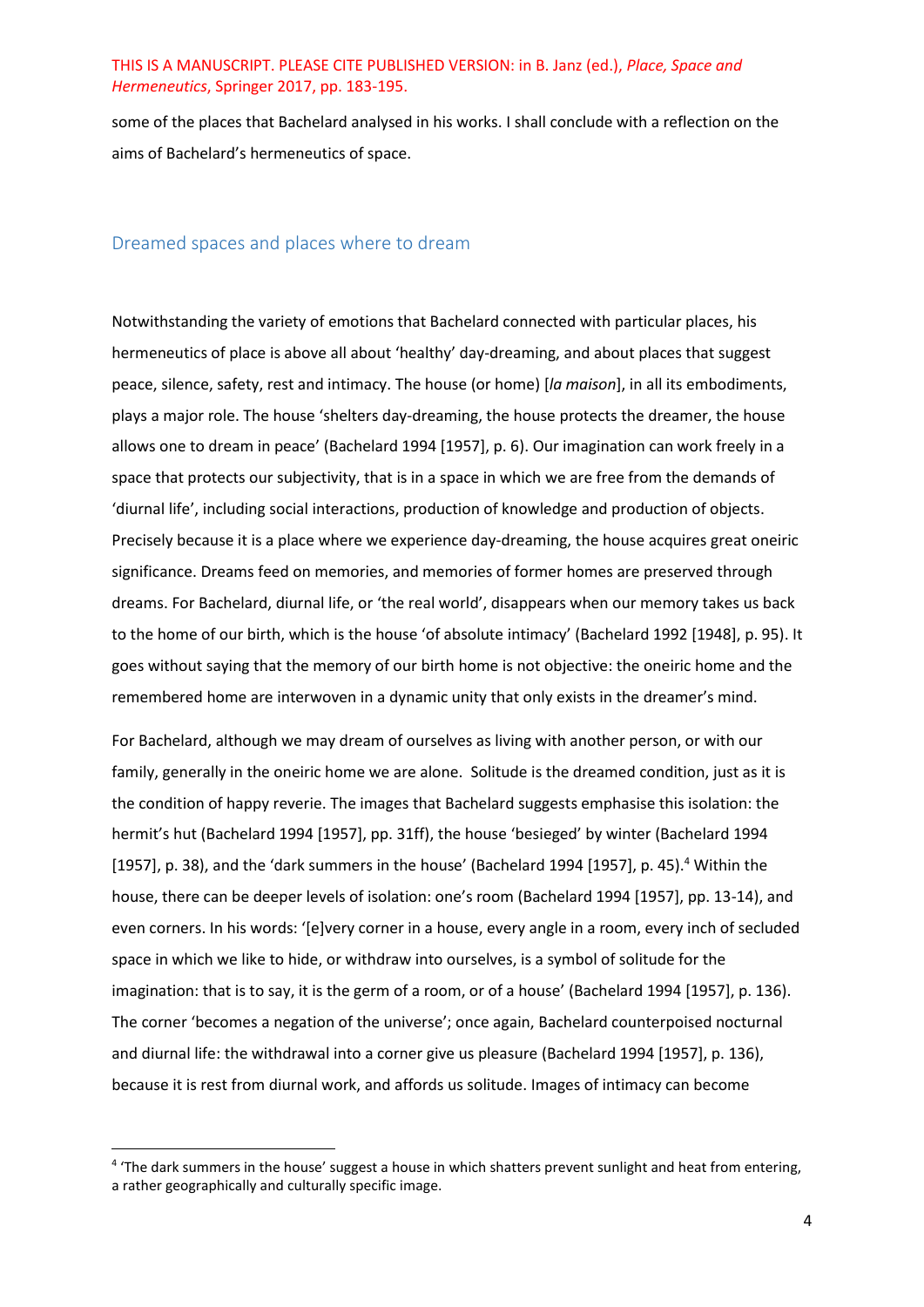increasingly small and concentrated, and include wardrobes, chests, drawers, and even small boxes, which suggest secrecy and 'an intuitive sense of hiding places' (Bachelard 1994 [1957], p. 81).

The withdrawal and refuge that the house provides can take other forms in our imagination, such as nests and shells. Nests for Bachelard are 'simple houses', and images of 'rest and quiet' (Bachelard 1994 [1957], p. 98); they afford a special solitude, but they are ambiguous, as they may simultaneously suggest refuge and danger (Bachelard 1972 [1943], p. 242). Nests, and even more so shells, are closer to nature than houses, and therefore more primitive; they can indeed be 'prehistoric', as Bachelard labelled Jack London's 'reverie' about nests (Bachelard 1972 [1943], p. 241). Reading and dreaming about them 'bring out the primitiveness in us' (Bachelard 1994 [1957], p, 91). Primitiveness for Bachelard is connected with the life of the imagination, with poetry and emotions. Unlike reason, which for him evolves and brings about change, the imagination maintains its links with our primitive self. Unlike Lucien Lévy-Bruhl, whose theory of 'primitive mentality' had a tremendous influence on a number of disciplines in the inter-war France, Bachelard believed that the 'primitive' approach to the world is not lost to modern people, but rather survives in their imagination. This is why our dreams are populated by primal images.

Bachelard considered the house in its multifarious versions (as room, corner, nest, shell and others) as the image of intimacy. This is the 'centrality' of the house. But he also analysed the house in its 'verticality'.<sup>5</sup> Bachelard's vertical house is a synthesis of all other oneiric dwelling places; it has three or four storeys, each of which is the image of a psychic state. The house's cellar 'roots' the house in the earth (Bachelard 1992 [1948], p. 110), and in so doing it 'partakes of subterranean force'; descending into the cellar is a way to relive 'the primitivity and the specificity' of one's fears (Bachelard 1994 [1957], pp. 18-19). The ground floor is that of common life; it comes as no surprise that Bachelard had little to say about this floor which represents the 'platitude of common life' (Bachelard 1992 [1948], p. 110). The interpretation of the upper floors may at first sight look rather confusing. In *La terre et les reveries du repos*, Bachelard assigned 'sublimations' to the upper floors. In *The Poetics of Space,* he offered a more detailed analysis, in fact he appeared to offer more than one. At first, he seemed to follow Carl Jung's lead, and presented a house in which the cellar is the image of the 'irrational' unconscious, whereas the roof represents rationality. He employed Jung's images of the cellar and attic in order 'to analyse the fears that inhabit the house'. Bachelard quoted Jung as saying that 'the conscious acts like a man who, hearing a suspicious noise in the cellar, hurries to the attic, and, finding no burglars there decides, consequently, that the noise was pure

<sup>5</sup> Bachelard discussed verticality more generally in (Bachelard 1992 [1947], Chapter 12), and in (Bachelard 1972 [1943]).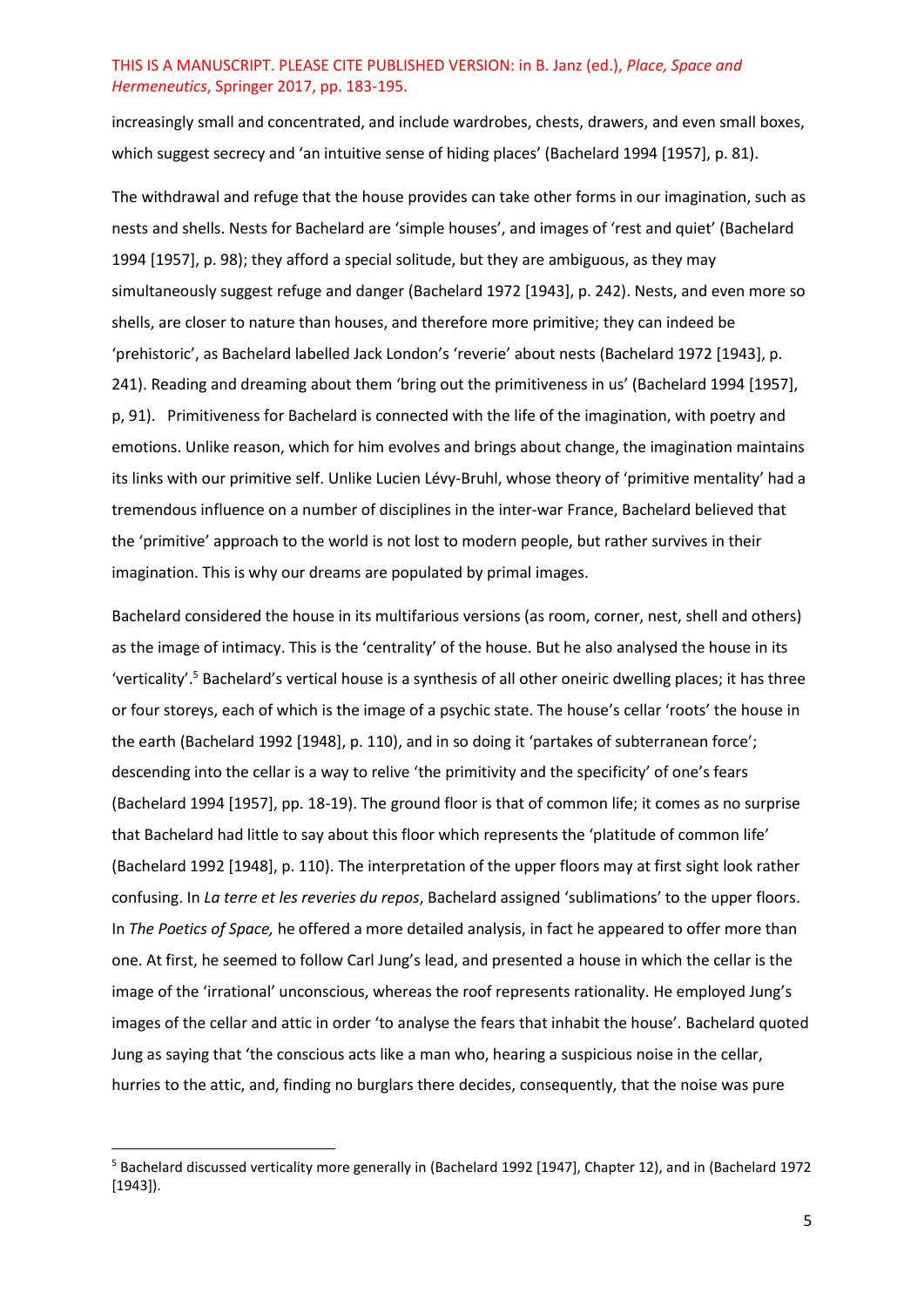imagination' (Bachelard 1994 [1957], pp. 18-19). Lucy Huskinson has pointed out the discrepancy between Bachelard's quotation and Jung's original, in which the conscious acts like a man who hears a noise in the attic and goes to check the cellar. Factually, as Huskinson shows, Bachelard relied on a French translation (of a different work from that erroneously indicated in the English translation of *The Poetics of Space*) that had already reversed attic and cellar. Huskinson interprets Bachelard's use of the inversion of Jung's image as evidence that Bachelard's household is affected by a less disturbing personal complex, whereas the Jungian household is 'within the grips of an autonomous complex'. In other words, Bachelard's image would be closer to a Freudian conception of the unconscious, 'by recognising only those personal complexes that can be repressed by the rationalisations of the lofty attic…' (Huskinson 2012, p. 72). I agree that Bachelard did not deal with 'disturbing complexes', and that he did not espouse Jungian psychoanalysis to the full, just as, I would add, he didn't Freudian. In fact, we should not attempt to read Bachelard's topoanalysis in terms of the production of a full theory of the psyche, or indeed any theory. He had quite different aims, as I shall discuss in the Conclusion, and a rather different approach from psychoanalysts, as I shall discuss in the next section. Here, it is important to point out that Bachelard read Jung, and his image of the psyche as a house, just as he read his other sources, including poetry and literature. In his analysis of the verticality of the house, Bachelard's use of Jung is not particularly different from his use of the writer Henri Bosco and the poet Joë Bousquet, just to mention two.

It is clear that Bachelard used the theory of the house as image of the psyche simply as an image, and indeed as one among others. Only a few pages after the passage discussed above, Bachelard presented the oneiric house as having three or four floors connected by stairs, that go down to the cellar, and also go up to the bed-chamber, which for Bachelard is a private space for dreaming. They also go further up to the attic, but this time the attic is not the image of rationality. The stairs to the attic are more 'primitive', because they lead to a 'tranquil solitude', which promotes the poetic exercise of one's imagination. Elsewhere, Bachelard presented other oneiric values attached to the attic: the attic brings to the house the elevated qualities of the nest, and it can also be a source of terror, similarly to the cellar in the *Poetics of Space*. As Bachelard put it, the attic is a 'changeable universe' (Bachelard 1992 [1948], pp. 109, 110). These variations make sense in Bachelard's approach because he did not aim to offer any theory, system or even a definitive catalogue of symbolic values that we may attach to places.

Another method? Towards a hermeneutics of dreamed spaces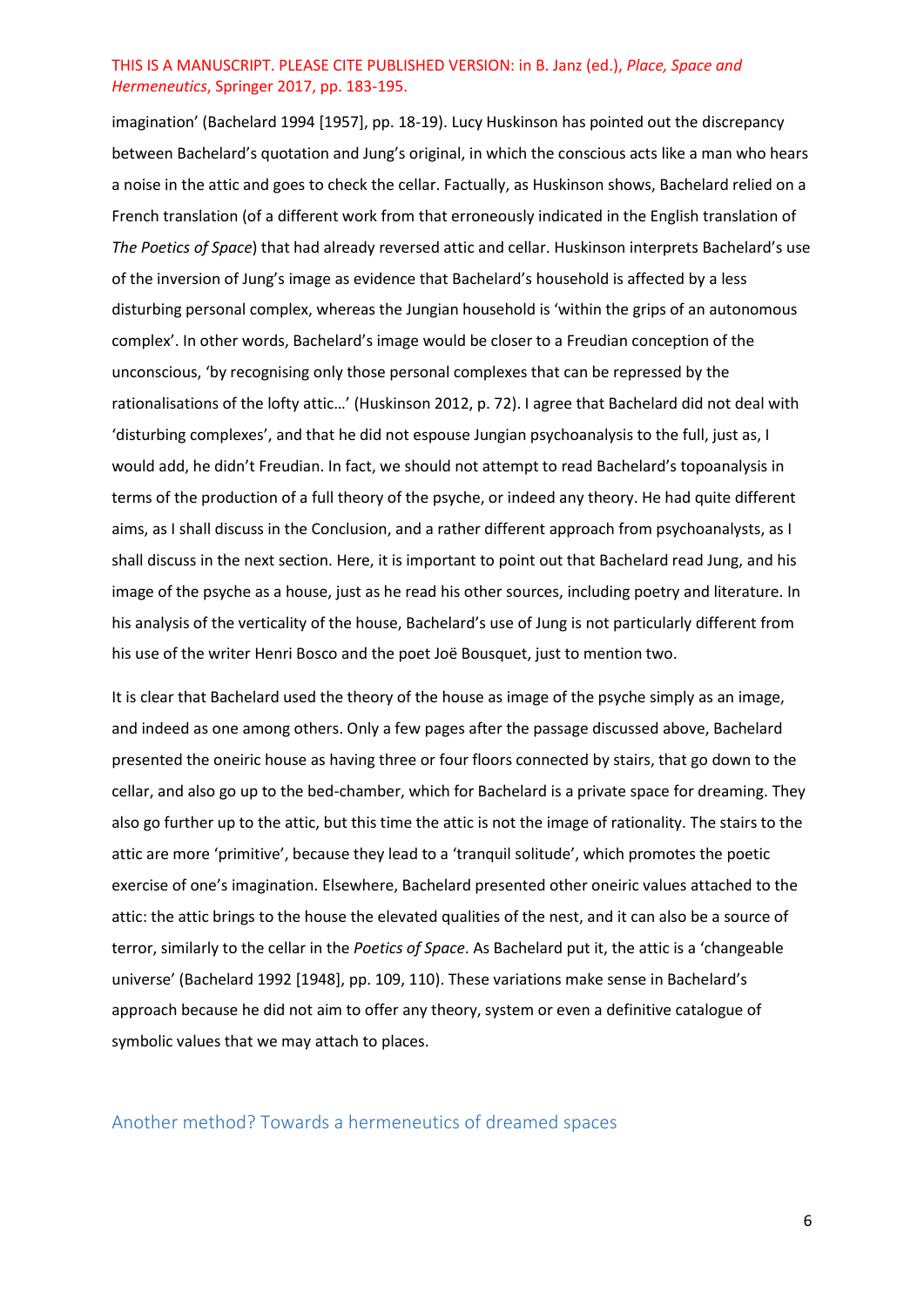Bachelard did not change his mind about the imagination being an obstacle  $-$  a necessary one  $-$  in the dialectic progress of science. In his books on science, he always held the view that the scientific mind should be 'rectified' and 'purified' from instincts and dreams, and that we should aim at a 'hortophychism' (Bachelard 1970 [1934-35]); (Bachelard 1986 [1949], p. 48 and passim); (Bachelard 1951, especially Introduction); (Bachelard 1972 [1953]). However, at first, as mentioned, he studied the works of the imagination from the point of view of science. Then he started engaging with the 'nocturnal man' in addition to the 'diurnal man', and studying the works of the imagination in their autonomy. In order to do this, the rationalistic method that he employed in his science books proved increasingly less suitable. After *The Psychoanalysis of Fire,* he dropped the term 'psychoanalysis' from the title of his books on material reverie. He explained this choice in *Waters and Dreams,* where he wrote that his approach was now to 'live them [water images] synthetically in their original complexity' (Bachelard 1983 [1942], p. 7). Since the goal of his books on the imagination was no longer 'to cure' the mind, psychoanalysis, and especially Freudian psychoanalysis, was no longer his method of choice. 6

Psychoanalysis, which studies dreams, was for him also less suited for his object, namely reveries, that is conscious imagining (Bachelard 1994 [1957], p. 26). In a process which recalls his own 'philosophy of no' (Bachelard 1968 [1940]); (Bachelard 1984 [1934]), Bachelard said 'no' to psychoanalysis, and adopted a new approach that in fact dialectically incorporated psychoanalysis. Indeed, in his works on the imagination, and the study of space in particular, psychoanalysis is still present, but more as a source of images and suggestions than as a method. In his study of space, Bachelard repeatedly mentioned Jung. Jung could be suitable to Bachelard's project in various ways, first of all for his rejection of Freud's 'rationalistic materialism' (Jung 1928, p. 151). Bachelard, author of a book titled *Rational Materialism* (Bachelard 1972 [1953]), reserved the 'rational materialistic' approach for the life of the scientific mind, whereas he aimed to study images, including our images of space, in an immediate, non-normative and subjective manner.

Bachelard also employed the Jungian concept of archetype. This, however, should not be taken as a full acceptance of the Jungian theory of archetypes. Bachelard believed that there is a 'primitive' and imaginative self that, unlike reason, does not evolve, and therefore is similar in people of all times. However, he never suggested that archetypes could be acquired and then inherited. Moreover, although he linked images to archetypes, he warned his reader that there is no causal relation between an image and an archetype (Bachelard 1994 [1957], p. xvi). More to the point, Bachelard

 $6$  Bachelard's use of psychoanalysis was rather eclectic from the beginning: he variously employed Freud and Jung and above all Marie Bonaparte and René Allendy.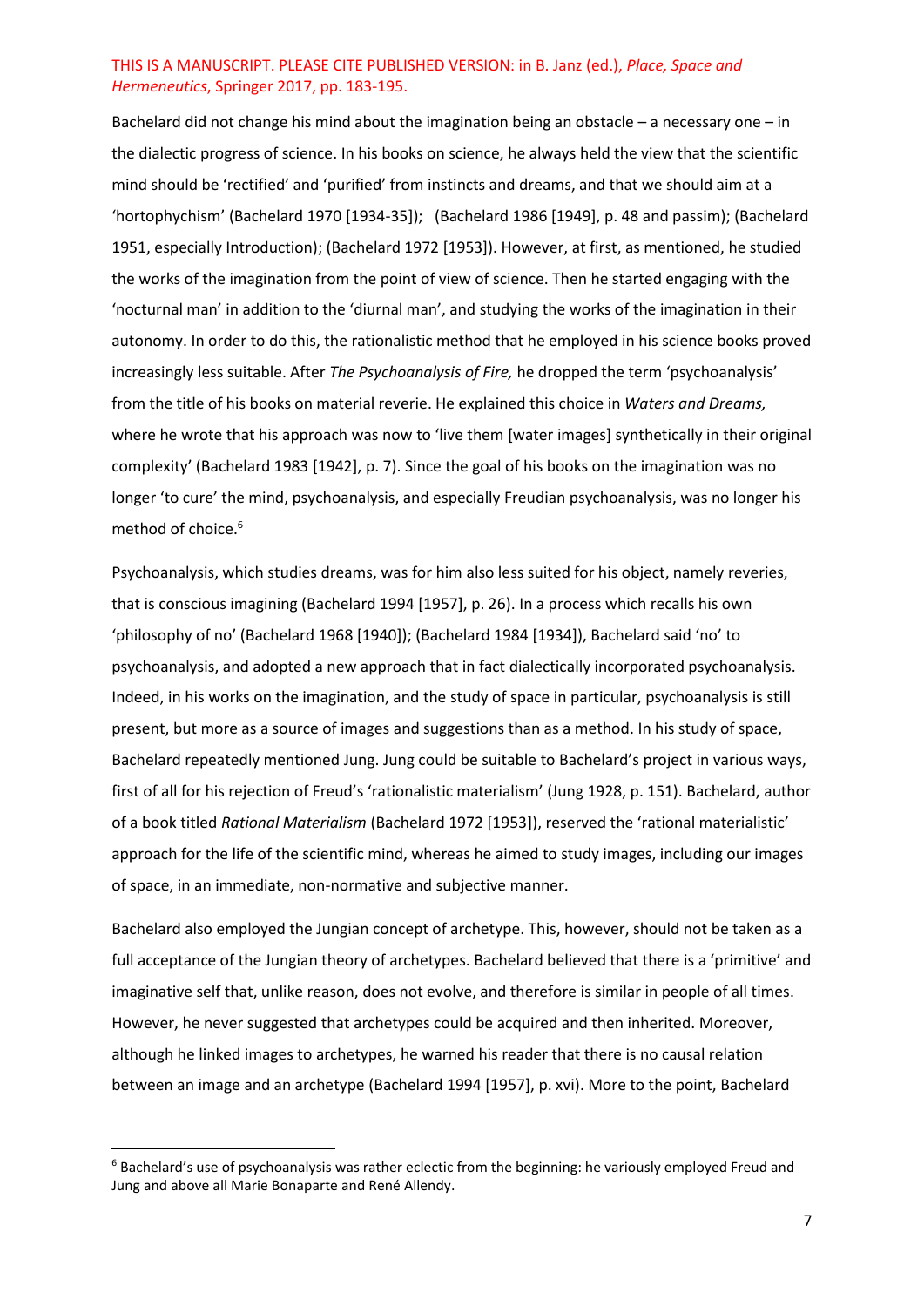had no theory; he rather observed that such images as the house would elicit the same set of emotions and reveries in a number of disparate authors. Another important set of concepts that Bachelard received from Jung is that of *animus* and *anima.* These were very fitting for his own dualism of the active rational life and of the imaginative life. However, the way in which he borrowed them also shows that his aims were quite different from analytical psychology or any other fully developed theory of the psyche. He realised that Jung's *animus* and *anima* would be received by his readers as sexist; he must have read Jung's pronouncements, such as 'a man should live as a man and a woman as a woman. The part belonging to the opposite sex is always in the dangerous neighbourhood of the unconscious' (Jung 1928, p. 170). Bachelard certainly had many normative ideas about how to live together in his rationalistic books. However, in his books on the works of the imagination he did not want to tell anyone how they should live their diurnal life. Indeed, as the father of a female philosopher who had published books on rationality and on Husserl, he may have found it difficult to accept that 'a woman would find it boring if her husband examined her on the *Critique of Pure Reason*', as Jung had remarked (Jung 1928, p. 177). Bachelard therefore made it clear that 'in trying to indicate… how the masculine and the feminine – especially the feminine – help fashion our reveries, we are limiting our observations only to 'oneiric situations'. As for 'the woman's situation in the modern world', he left it to 'experts' Simone de Beauvoir and F. J. J. Buytendijk. How little Bachelard was concerned with evaluating male and female psychology outside his own reverie is apparent by his lumping together the author of *The Second Sex* with an author whose aim was to show that 'there is an 'essential' difference between men and women, a difference in nature, capabilities, inborn qualities, abilities, talents and character, and *therefore* a difference in vocation, mission and destiny' (Buytendijk 1968, p. 26).

It is crucial to take Bachelard seriously when he tells us that we should read his books on reverie in *anima*, because they have been written in *anima* (Bachelard 1971 [1960]. p. 212). Reading in *anima*  for Bachelard means to suspend critical engagement, and to receive images 'in a sort of transcendental acceptance of gifts' (Bachelard 1971 [1960], p. 65). Bachelard's topoanalysis, that is his exploration of dreamed spaces and spaces where to dream, is not a method in the strict sense of the world, and I agree with E. S. Casey who calls it as 'less a method than an attitude' (Casey 1997, p. 288). Not by chance, Bachelard's chapter of *The Poetics of Reverie* dedicated to *animus* and *anima* is about 'Reverie on reverie': he invited us to read his lines as we read poetry rather than rationalist philosophy.

In the last years of his life, Bachelard gave up his 'former obsession with psychoanalytical culture' (Bachelard 1971 [1960], p. 3), and adopted a new approach that he called 'phenomenology', which he defined as the 'consideration of the *onset of the image* in an individual consciousness' (Bachelard 1994 [1957], p. xix). When reading descriptions of places, such as a house, a nest or a corner,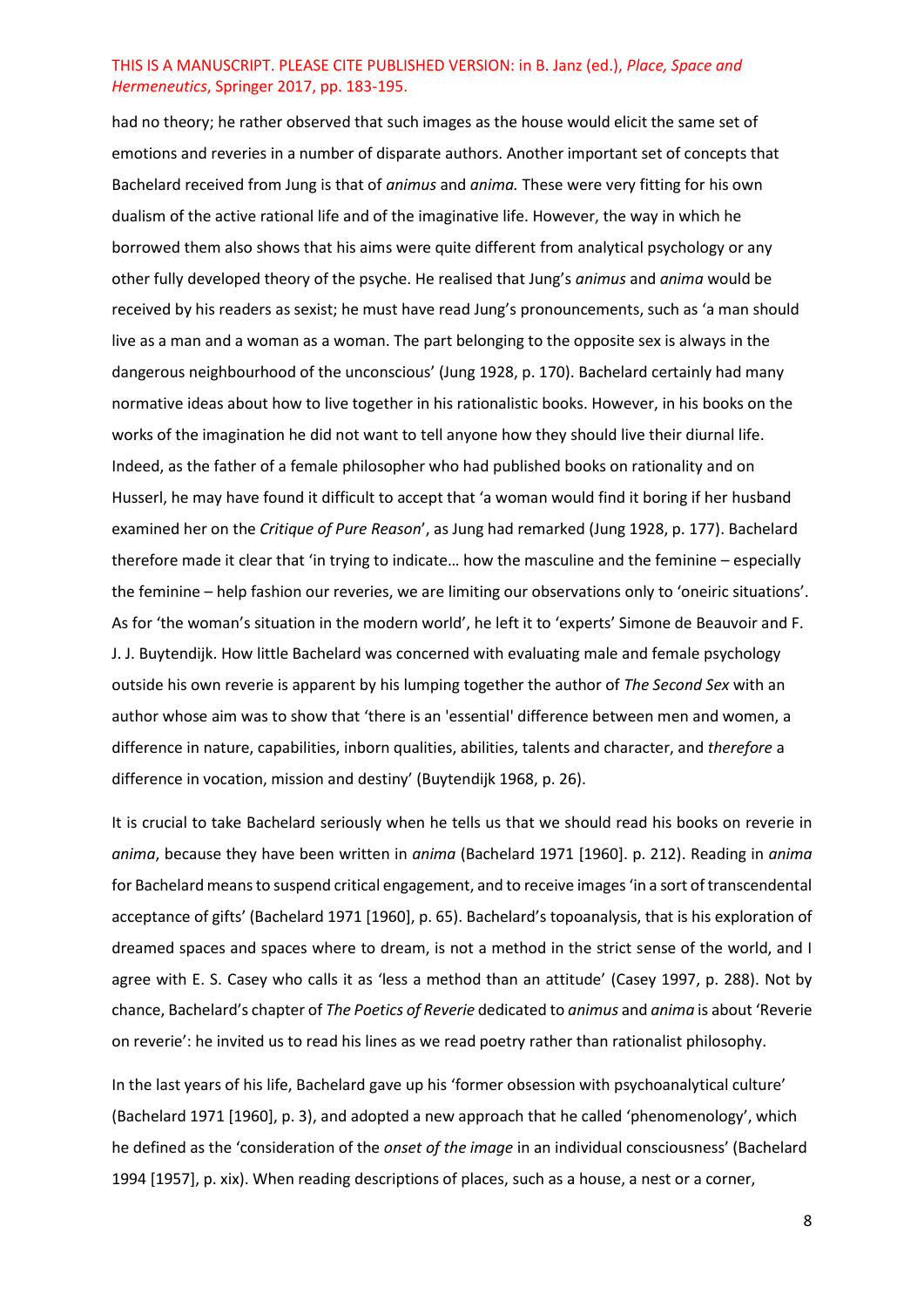Bachelard was no longer interested in the causal link that they may have with their authors' psyches or lives. This marked a sharp departure from the method he had employed in *Lautréamont*, where he reconstructed the poet's biography and complexes from an analysis of his work (Bachelard 1986 [1939]). Similarly, he was not interested in these images' cultural past or historical setting; 'no scholarship' is needed for their reception, but rather a 'naïve consciousness' (Bachelard 1994 [1957], p. xix). Like Husserl's, Bachelard's phenomenology is descriptive rather than normative, and is carried out by the individual. However, Bachelard's phenomenology is neither a method nor a science, unlike Husserl's presentation of his phenomenology in his *Cartesian Meditation* (Husserl 1960 [1931]). As Paul Ricoeur has emphasised, for Bachelard there was no crisis of the sciences, as there was for Husserl, because for the former 'crises take place entirely within objectivity… and can be resolved only through the progress of science' (Ricoeur 2007, pp. 161-62) (Husserl 1970 [1936]). For Bachelard, the sciences and rationalistic philosophy set the norms for our objective knowledge and our collective living, whereas his phenomenology and hermeneutics describe the personal experiences that we have when we withdraw into ourselves and let free our poetic and primitive self. Unlike Husserl, Bachelard never thought of phenomenology as a philosophical science that could be applied to the whole of human existence, nor did he think that it could 'clarify all species and forms of cognition' (Wrathall and Dreyfus 2006). Bachelard's is a 'phenomenology of the soul' (Bachelard 1994 [1957], p. xx), as opposed to the mind; he explained that 'a consciousness associated with the soul is more relaxed, less intentionalized than a consciousness associated with the phenomena of the mind. Forces are manifested in poems that do not pass through the circuits of knowledge' (Bachelard 1994 [1957], p. xxi). Objective knowledge, which for him is always discursive, is the domain of science. His phenomenology of the soul is an immediate activity, which does not aim to produce a theory of knowledge, nor literary criticism. In fact, in his study of space, he wrote that he had to forget his learning, and that 'nothing general and co-ordinated [can] serve as a basis for a philosophy of poetry' (Bachelard 1994 [1957], p. xv).

Bachelard's reference for his phenomenology was Eugene Minkowki's *Vers une cosmologie*. In this rather peculiar study, phenomenology, psychopathology, and the philosophies of Louis Lavelle and Henri Bergson support 'a voyage' in the author's 'consciousness' which merges with 'the idea of a voyage around the universe' (Minkowski 1999, p. 13). What in particular Bachelard took from Minkowski is a less defined, and in his eyes richer, relationship between the subject and poetic images. Minkowski called this relation 'reverberation' [*retentissement*], as it avoids causality and undue generalisations. Bachelard was attracted by the dynamic and consciously imprecise character of the concept of reverberation, which suggests a relationship between the subject and the world that is 'more primitive' than their mutual opposition, as Minkowski writes (Minkowski 1999, p. 106).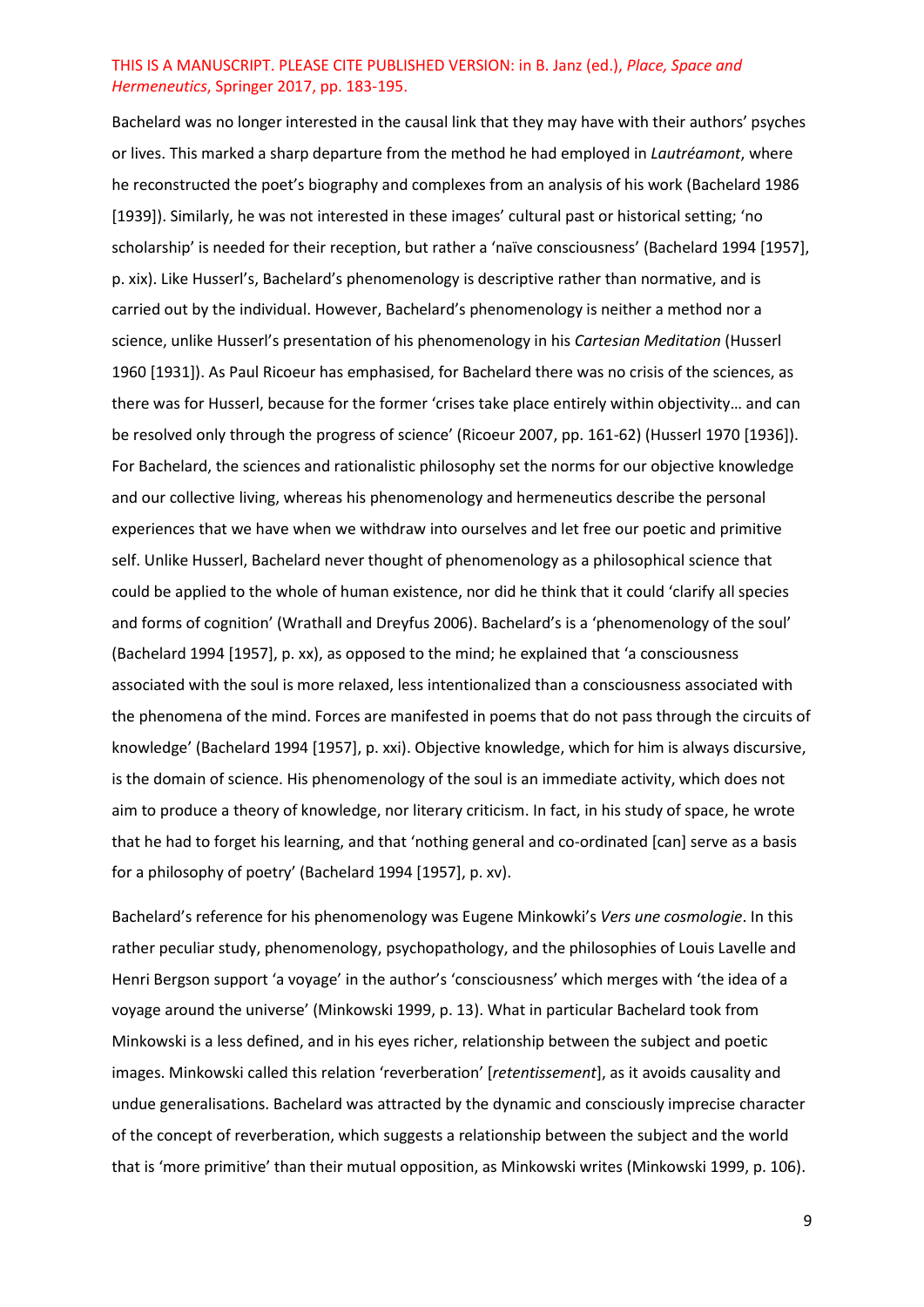Bachelard's hermeneutics of place may recall Martin Heidegger's hermeneutics in several ways. In particular, Bachelard's presented our relationship with space as pre-scientific and indeed prereflective, and in this it recalls Heidegger's presentation of how the *Dasein* inhabits the world. Moreover, when Bachelard wrote that he planned to study images' 'direct ontology' (Bachelard 1994 [1957], p. xvi), he did not refer to any theory of being. His ability to understand the being of images of space is rather close to Heidegger's assertion that the *Dasein* is ontological not in the sense of having a theory of being, but rather in the sense that the *Dasein* is 'in such a way that [it] has an understanding of Being' (Heidegger 1962 [1927], p. 32). However, one of the many differences between Bachelard's and Heidegger's hermeneutics is that in the former's time is irrelevant. Time for Bachelard is the dimension of science, and does not play a role, indeed is negated, in his exploration of our pre-discursive relationships with images, including images of space. Bachelard's rejection of time makes his hermeneutics equally distant from Ricoeur's, in which the '"lived experience" of phenomenology corresponds, on the side of hermeneutics, to consciousness exposed to historical efficacy' (Ricoeur 1976, pp. 116-7). More importantly, Bachelard's hermeneutics is a far more modest enterprise than Heidegger's or Ricoeur's; it is not aimed at any comprehensive theory of being and it is only half of his philosophy: he may talk about ontology in discussing images of space, but he also discussed ontology and indeed ontogenesis when analysing scientific discourse. In *The Poetics of Reverie*, published only two years before his death, he emphasised that *anima* is not the whole of life, and expressed the wish to write another work of *animus*, that is a work of philosophy of science (Bachelard 1971 [1960], p. 212). His hermeneutics of space is about the imagination and dreams; but these make up only half of human existence. As I shall argue in the Conclusion, he aimed to put forward a pedagogy for the nocturnal man, just as he had done for the diurnal man in his books about science.

#### Conclusion

Bachelard's hermeneutics of place offers the reader an exploration of our relationship to those spaces that are meaningful to us. These spaces are dreamed spaces that feed off and recreate the places of our lives; first of all the house of our birth, which we re-live in the oneiric house. The latter in turn re-shapes and loads with new meanings our birthplace. Bachelard employed elements of psychology, psychoanalysis and phenomenology in order to produce a 'topography of our intimate being' (Bachelard 1994 [1957], p. xxxvi), which is by no means aimed at an objective description. He made his renunciation of a structured method in his approach to space even clearer when he suggested that his topoanalysis is in fact topophilia (Bachelard 1994 [1957], p. xxv, 149).

His hermeneutics of space is about intimacy and solitude; this in his anthropology means that it applies to half of human life, the solitary part dedicated to rest, poetry and reverie, and opposed to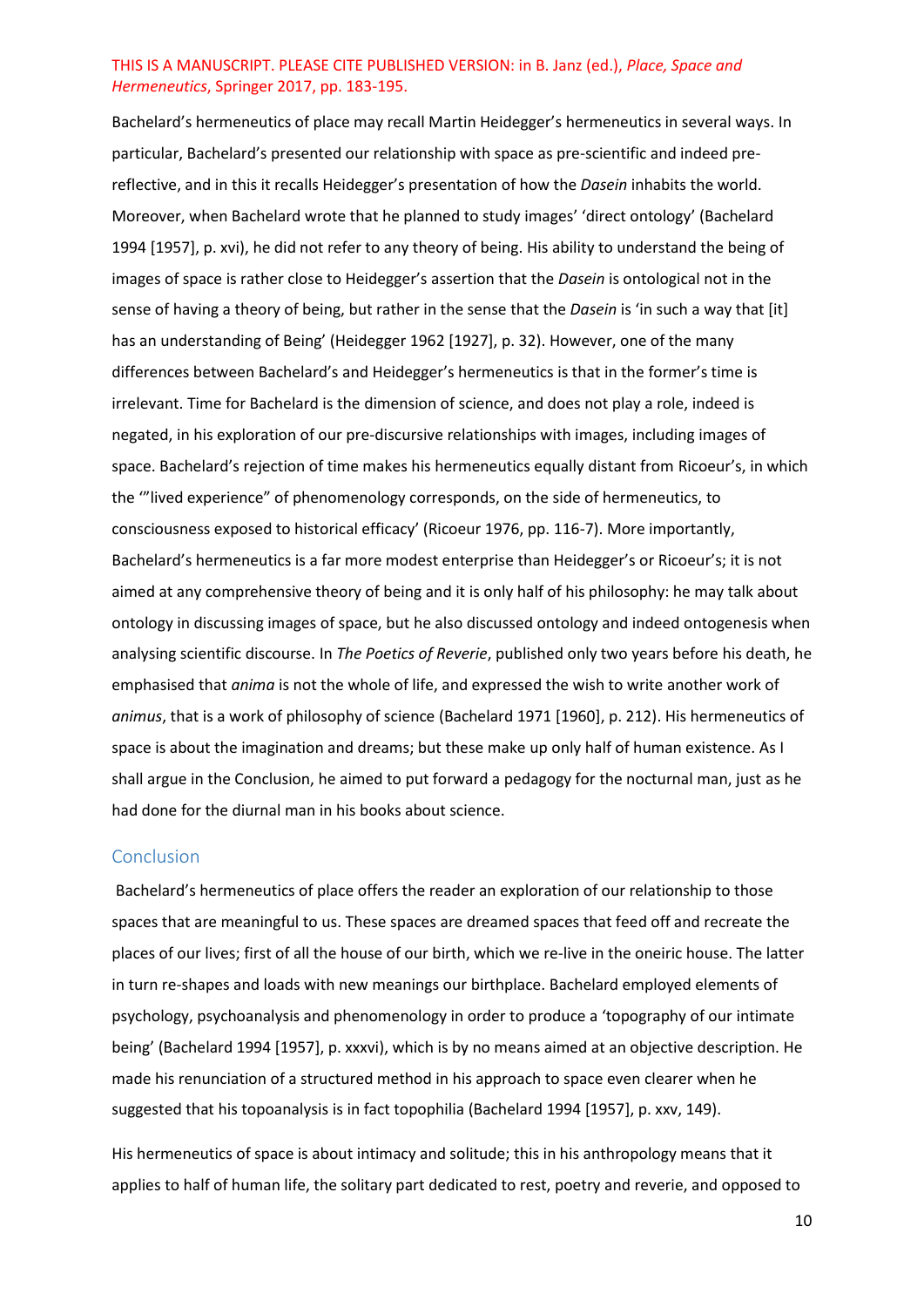rational activities, science and objective thought. These two halves correspond to the two philosophies that Bachelard developed in his life: a rationalistic philosophy of science, and an imaginative philosophy of reverie and poetry. These two philosophies are opposed as to contents, methods, and the parts of the mind that they engage. They are also opposed with regard to the conditions in which they are carried out: one only in a dialectic exchange with other people, and the other in solitude. Time is central to the philosophy of science, which describes and explains the discontinuous progress of science. By contrast, time is absent from Bachelard's philosophy of the imagination, including his hermeneutics of space, in two distinct ways. The first is that for him the imaginative part of our mind is our 'primitive self' which does not undergo the changes that reason does. Second, the contents of reveries and poetry that Bachelard presented do not exhibit narratives; he studied autonomous images, considered in their singularity. Both views are debatable. He did not offer an explanation for the supposed lack of narratives of our imaginings, because he presented it in works in which he adopted a non-rationalistic approach that does not require justifications.

It is tempting to find a symmetry between Bachelard's philosophy of science, in which time is central, and his philosophy of the reverie in which space is important. This could suggest that Bachelard substituted time with space in his hermeneutics, and in so doing he distinguished it from Heidegger's and Ricoeur's.<sup>7</sup> However tempting and tidy this symmetry is, really it is stretched. I have already hinted at the great differences that separate Bachelard's project from Heidegger's and Ricoeur's. Bachelard's project was not only far more modest, but also partial, in the sense of only being half of his philosophy. More to the point, Bachelard investigated places as he did other images. He developed his thought about the house of one's birth and the oneiric house, the cave and labyrinth as part of his philosophy of the imagination of matter, alongside for instance the image of the snake and the root (Bachelard 1992 [1948]). Places are a central part of Bachelard's study of images but on his part there is no attempt to use space as the key-stone of a system or theory. In the English-speaking world *The Poetics of Space* was translated early (1964), while some of Bachelard's books have been translated into English more recently or are yet to be translated. As a result, his analysis of space has mainly been read out of context, as a stand-alone philosophy, rather than as part of a much larger project.

If he did not aim to present the reader with a theory, or a philosophy of space, what was the aim of his topoanalysis? Just as his philosophy of science, his study of the works of the imagination,

**.** 

11

<sup>&</sup>lt;sup>7</sup> See for instance (Kennedy 2011).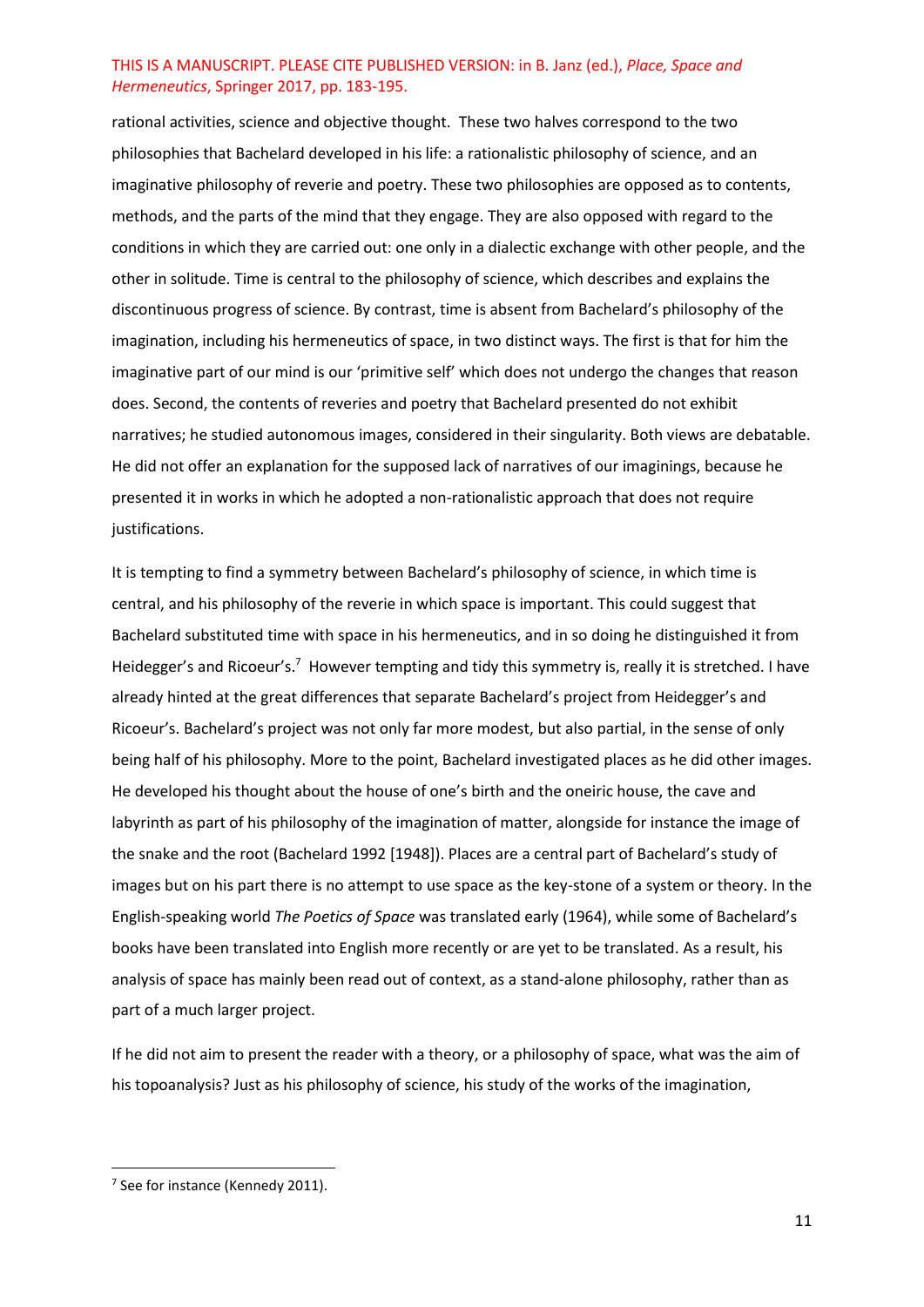including his topoanalysis, was pedagogical.<sup>8</sup> Bachelard wanted to teach us how to live well; in his words, 'there is no well-being without reverie' (Bachelard 1971 [1960], pp. 152-3). His 'project' was to 'live *as* the great dreamers of images lived before him' (Bachelard 1994 [1957], p. 117): reading about dreamed spaces would enable the reader to have better and richer reveries. The 'therapeutic' approach that he had renounced came back in another form. The aim was no longer to 'cure the mind of his happy illusions' but rather to teach the mind how to dream well. His concerns were 'wellbeing' (Bachelard 1971 [1960], p. 152-3), 'tranquillity' (Bachelard 1971 [1960], p. 173), and seizing the 'felicity of speech' offered by the poet (Bachelard 1994 [1957], p. xxx). His topoanalysis concerns 'simple images of *felicitous space'* (Bachelard 1994 [1957], p. xxxv). Many of his readers have received his work as a guide to wellbeing and indeed happiness. Bachelard has been seen as a teacher of 'the art of solitude' (Mettra 1983, p. 107), and offering 'repose', the 'happy origin' of which is reverie (Laurans 1983, p. 155). His was a pedagogy of reverie, which was successful with some of his readers, such as the poet Jean Lescure who wrote that Bachelard had taught him how to be happy (Lescure 1983, p. 11).

Cristina Chimisso

### References

**.** 

Bachelard, Gaston. 1951. *L'activité rationaliste de la physique contemporaine*. Paris: Presses Universitaires de France. Bachelard, Gaston. 1961. *La flamme d'une chandelle*. Paris: Presses Universitaires de France. Bachelard, Gaston. 1964 [1938]. *The Psychoanalysis of Fire*. Boston: Beacon Press. Bachelard, Gaston. 1968 [1940]. *The Philosophy of No: A Philosophy of the New Scientific Mind*. New York: Orion Press. Bachelard, Gaston. 1970 [1934-35]. "Idéalisme discursif." In *Etudes*, 87-97. Paris: Presses Universitaires de France. Bachelard, Gaston. 1971 [1960]. *The Poetics of Reverie: Childhood, language and the Cosmos*. Boston: Beacon Press. Bachelard, Gaston. 1972 [1943]. *L'air et les songes. Essai sur l'imagination du mouvement*. Paris: Corti. Bachelard, Gaston. 1972 [1953]. *Le matérialisme rationnel*. Paris: Presses Universitaires de France. Bachelard, Gaston. 1983 [1942]. *Water and Dreams. An Essay on the Imagination of Matter*. Dallas: The Dallas Institute of Humanities and Culture. Bachelard, Gaston. 1984 [1934]. *The New Scientific Spirit*. Boston: Beacon Press. Bachelard, Gaston. 1986 [1939]. *Lautréamont*. Paris: Corti. Bachelard, Gaston. 1986 [1949]. *Le rationalisme appliqué*. Paris: Presses Universitaires de France. Bachelard, Gaston. 1988. *Fragments d'une poétique du feu*. Paris: Presses Universitaires de France.

<sup>&</sup>lt;sup>8</sup> For my interpretation of Bachelard's philosophy of science as a pedagogical project, see (Chimisso 2001). For a defence of the enduring pedagogical value of Bachelard's philosophy, see (Favre 1995).